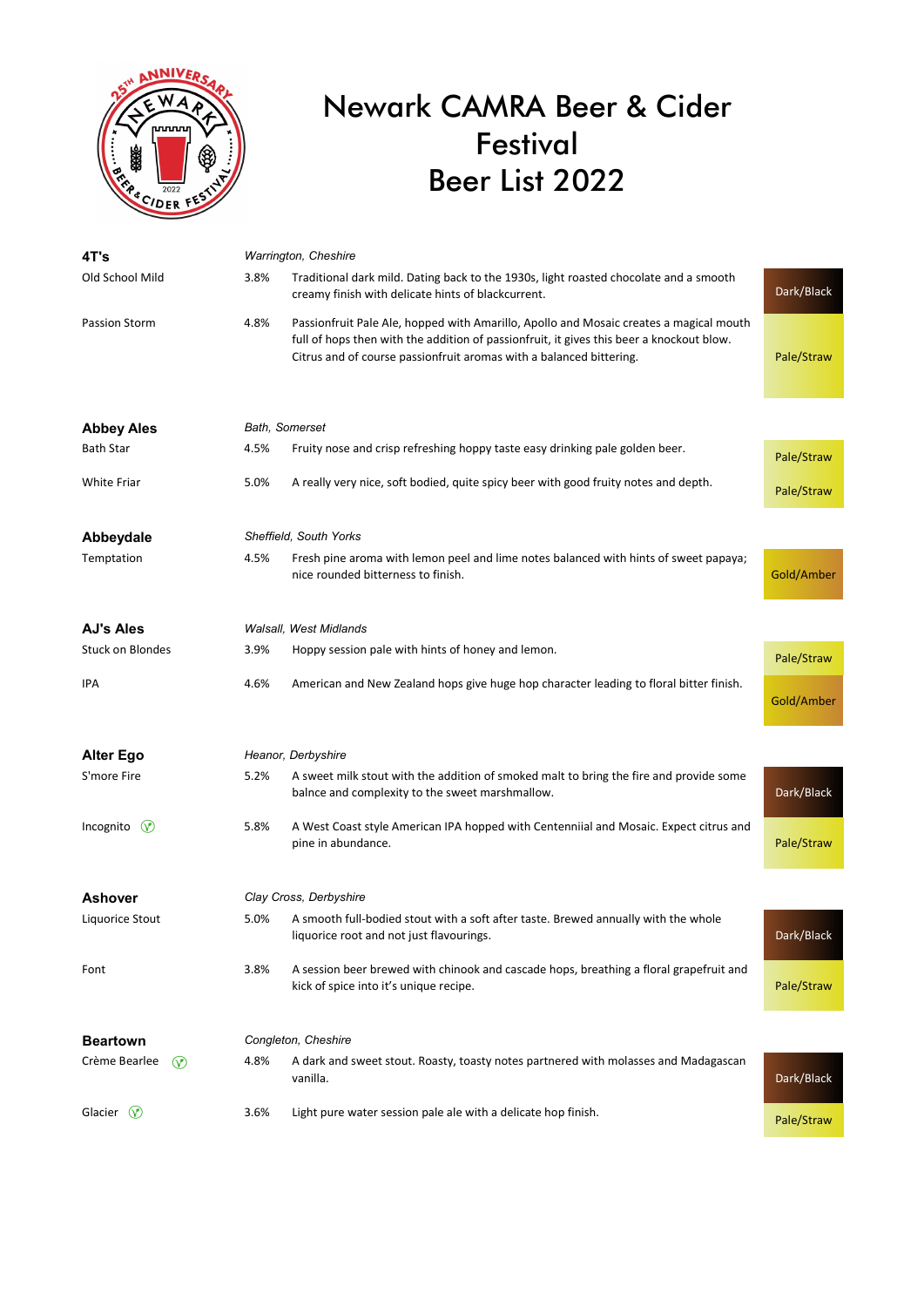| Beat                                       | Lye, West Midlands       |                                                                                                                                                                                            |            |  |
|--------------------------------------------|--------------------------|--------------------------------------------------------------------------------------------------------------------------------------------------------------------------------------------|------------|--|
| Raver                                      | 3.8%                     | Light pale ale, clean, hoppy with citrus aromas.                                                                                                                                           | Gold/Amber |  |
| Funk                                       | 5.5%                     | Dry hopped IPA, tropical hop flavours with a clean malt base.                                                                                                                              | Gold/Amber |  |
| <b>Metal Head</b>                          | 4.8%                     | Dark roast stout, a blend of 6 malts gives flavours of vanilla, chocolate and blackcurrant.                                                                                                | Dark/Black |  |
| <b>Beermats</b>                            | Winkbun Y                |                                                                                                                                                                                            |            |  |
| <b>Teammates</b>                           | 3.9%                     | A refreshing pale ale with a fresh hoppy aroma leading to light finish.                                                                                                                    | Pale/Straw |  |
| Hazmat                                     | 4.0%                     | A session IPA bursting with mango flavour and citrus aroma.                                                                                                                                | Pale/Straw |  |
| <b>Beowulf</b>                             |                          | <b>Burntwood, West Midlands</b>                                                                                                                                                            |            |  |
| Handover                                   | 3.8%                     | Session beer with a smooth and very moreish taste. Perfect for the time of year with<br>notes of blackcurrant, pineapple and grapefruit, it has a very distinctive aftertaste.             | Pale/Straw |  |
| Chocolate Porter<br>∞                      | 4.7%                     | Dark and smoky porter that is also hoppy and has that delicate hint of smooth, sweet<br>chocolate.                                                                                         | Dark/Black |  |
| <b>Blue Monkey</b>                         | Giltbrool Y              |                                                                                                                                                                                            |            |  |
| Monkey $\mathcal{P}$                       | 4.0%                     | Brewed using a mix of rich malts, then gently infused with rich chocolate and creamy<br>tropical coconut. Just like drinking a Bounty!                                                     | Dark/Black |  |
| Chocolate Orange Guerrilla<br>$^\circledR$ | 4.9%                     | A hearty pitch black beer full of malty complexity. Very smooth, with a hint of chocolate<br>and Orange.                                                                                   | Dark/Black |  |
| <b>BG Sips</b>                             | 4.0%                     | A pale and intensely hoppy beer. Brewers Gold hops impart enticing tropical fruit aromas<br>and a lovely thirst-quenching bitterness.                                                      | Pale/Straw |  |
| Infinity IPA                               | 4.6%                     | An infinitely satisfying golden ale brewed with massive amounts of Citra hops to give a<br>distinctive yet traditional taste.                                                              | Gold/Amber |  |
| <b>Brampton</b>                            | Chesterfield, Derbyshire |                                                                                                                                                                                            |            |  |
| 1851 Porter                                | 5.4%                     | Originally brewed by Whitbread in the 1990s to celebrate 250 years of them brewing.<br>Their celebratory 1990s brew was based on an original recipe from their own archives<br>dated 1851. | Dark/Black |  |
| Ascalon                                    | 3.8%                     | An amber coloured session strength best bitter, using only the finest and most traditional<br>of English Hop and Malt varieties.                                                           | Gold/Amber |  |
| Britt                                      |                          | Rowley Regis, West Mids                                                                                                                                                                    |            |  |
| <b>Britt Blonde</b>                        | 3.8%                     | Bright Blonde with a honeyed character. Flowery & herbacous hop aroma and crisp bitter<br>finish.                                                                                          | Pale/Straw |  |
| Solarium                                   | 4.2%                     | Session IPA style brew hoppy and refreshing in the mouth with a citrus aroma.                                                                                                              | Gold/Amber |  |
| <b>Brunswick</b>                           |                          | Derby, Derbyshire                                                                                                                                                                          |            |  |
| Railway Porter                             | 4.3%                     | A classic English black porter, lightly hopped and smooth on the palette with roasted<br>coffee flavours.                                                                                  | Dark/Black |  |
| White Feather                              | 3.6%                     | A classic pale session beer, easy drinking yet full bodied. A sweet start gives way to a dry<br>citrus finish.                                                                             | Pale/Straw |  |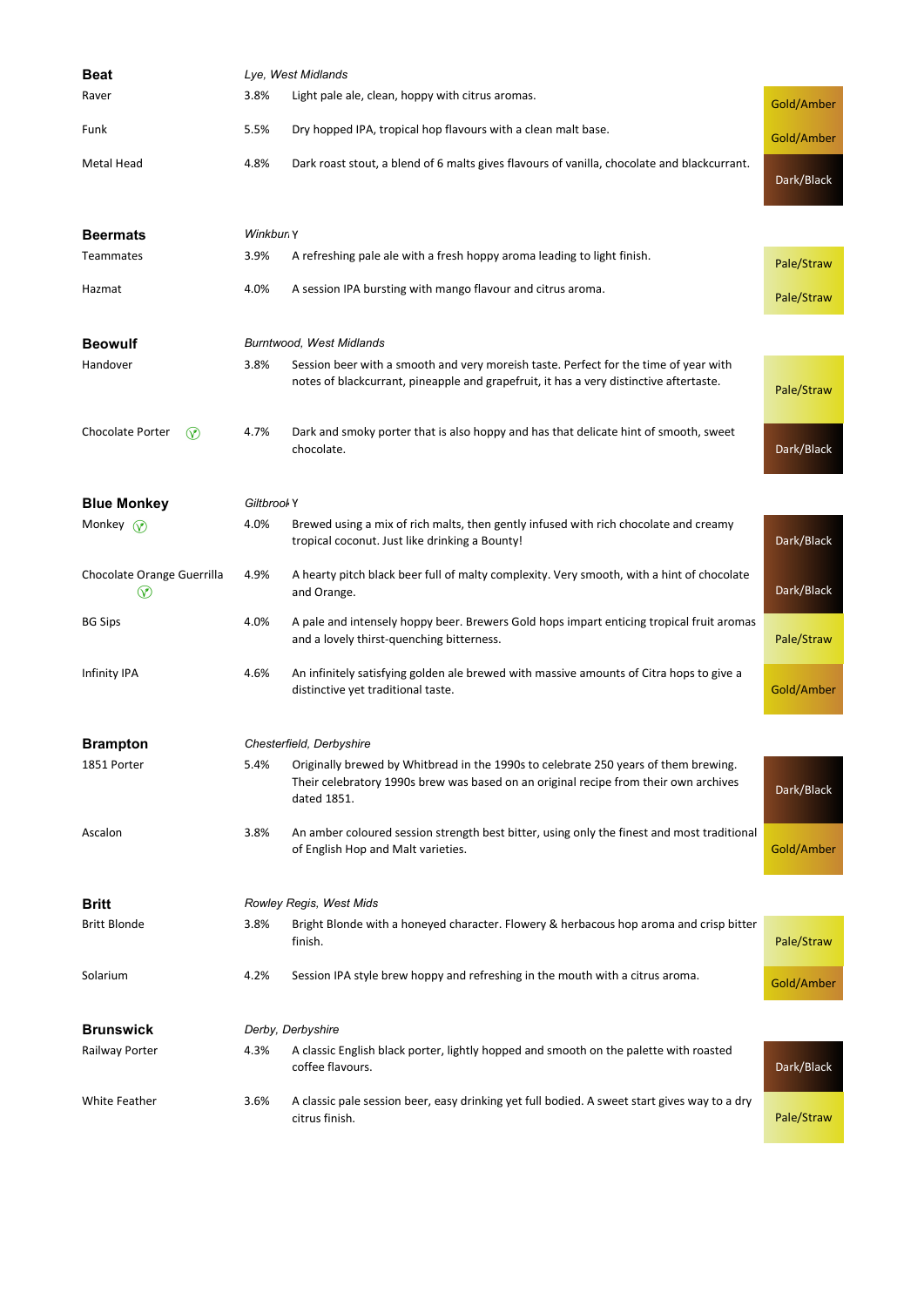| Cooperhill                       | Morley, West Yorkshire |                                                                                                                                                           |                            |  |
|----------------------------------|------------------------|-----------------------------------------------------------------------------------------------------------------------------------------------------------|----------------------------|--|
| Cooperhill Gold                  | 4.2%                   | Golden in colour, with lots of hops and a deep gold character.                                                                                            | Gold/Amber                 |  |
| Uncle Jed's                      | 3.8%                   | Copper coloured and full bitter flavour with a hint of fruity sweetness.                                                                                  | Copper/Mid<br><b>Brown</b> |  |
| <b>Crankshaft</b>                |                        | Leyland, Lancashire                                                                                                                                       |                            |  |
| Cote De Reiver<br>$\circledcirc$ | 4.0%                   | Brewed with French hops this ale has a delicate taste but a good body and smooth taste.                                                                   | Pale/Straw                 |  |
| Sherpa<br>$\circledcirc$         | 4.2%                   | Brewed with mosaic hops giving this beer a clean tropical fruit aroma with a light citrus<br>finish making this a great summer session pale ale.          | Gold/Amber                 |  |
| <b>Cross Bay</b>                 | Morecambe, Lancashire  |                                                                                                                                                           |                            |  |
| Zenith                           | 5.0%                   | A distinct tropical aroma. Zesty fruit flavours are followed by a hefty kick from the triple<br>blend of hops, which makes this ale particularly special. | Gold/Amber                 |  |
| Hoplite                          | 4.3%                   | Pale fruity American wheat beer soft fruity flavours and aroma.                                                                                           | Gold/Amber                 |  |
| <b>Darwin</b>                    |                        | Southwick, Sunderland                                                                                                                                     |                            |  |
| Beagle Blonde                    | 4.1%                   | A blonde coloured pale ale with refreshing citrus hops leading to a dry, bitter finish.                                                                   | Gold/Amber                 |  |
| <b>Rolling Hitch</b>             | 5.2%                   | Dry in both aroma and flavour with grapefruit. Sweetish maltiness, like a British IPA.                                                                    | Pale/Straw                 |  |
| <b>Dovecote</b>                  |                        | Denbigh, Denbighshire                                                                                                                                     |                            |  |
| Little Dove                      | 3.8%                   | Maris Otter & a touch of Crystal malt combine with Fuggles & Cascade hops to make this<br>traditional light session ale.                                  | Pale/Straw                 |  |
| <b>CWRWW</b>                     | 6.2%                   | A modern US style pale ale, double dry hopped apricot and passion fruit aromas, balanced<br>with a malt body & spicy notes.                               | Gold/Amber                 |  |
| <b>Elephant School</b>           |                        | Brentwood, Essex                                                                                                                                          |                            |  |
| White Elephant                   | 4.0%                   | This golden mild has a gentle underpinning of hop bitterness with a subtle touch of<br>coriander added.                                                   | Pale/Straw                 |  |
| Peasants Revolt                  | 4.6%                   | Red amber beer roasty malts a surprisingly good hoppy beer easy to drink recommended<br>session beer.                                                     | Copper/Mid<br><b>Brown</b> |  |
| <b>Empire</b>                    |                        | Slaithwaite, West Yorkshire                                                                                                                               |                            |  |
| <b>Strikes Back</b>              | 4.0%                   | A pale golden bitter with a hoppy aroma and hop and malt balance, with a fruity citric<br>flavour.                                                        | Pale/Straw                 |  |
| Flower Pot                       | 4.2%                   | American pale ale hopped with Citra.                                                                                                                      | Pale/Straw                 |  |
| <b>Firebird</b>                  | Rudgwick, West Sussex  |                                                                                                                                                           |                            |  |
| Heritage $\circled{v}$           | 4.0%                   | Full malt flavour, robust bitterness, and a subtle dried fruits aftertaste.                                                                               | Copper/Mid<br><b>Brown</b> |  |
| Two Horses<br>$\circledcirc$     | 3.8%                   | A lower strength pale ale for ease of drinking, but still with a full aroma and bitterness<br>derived from a combination of four American hops.           | Pale/Straw                 |  |
| Pale Face                        | 5.2%                   | American pale ale, full hoppy aroma, balanced with a slightly sweet but strong mouth<br>feel.                                                             | Gold/Amber                 |  |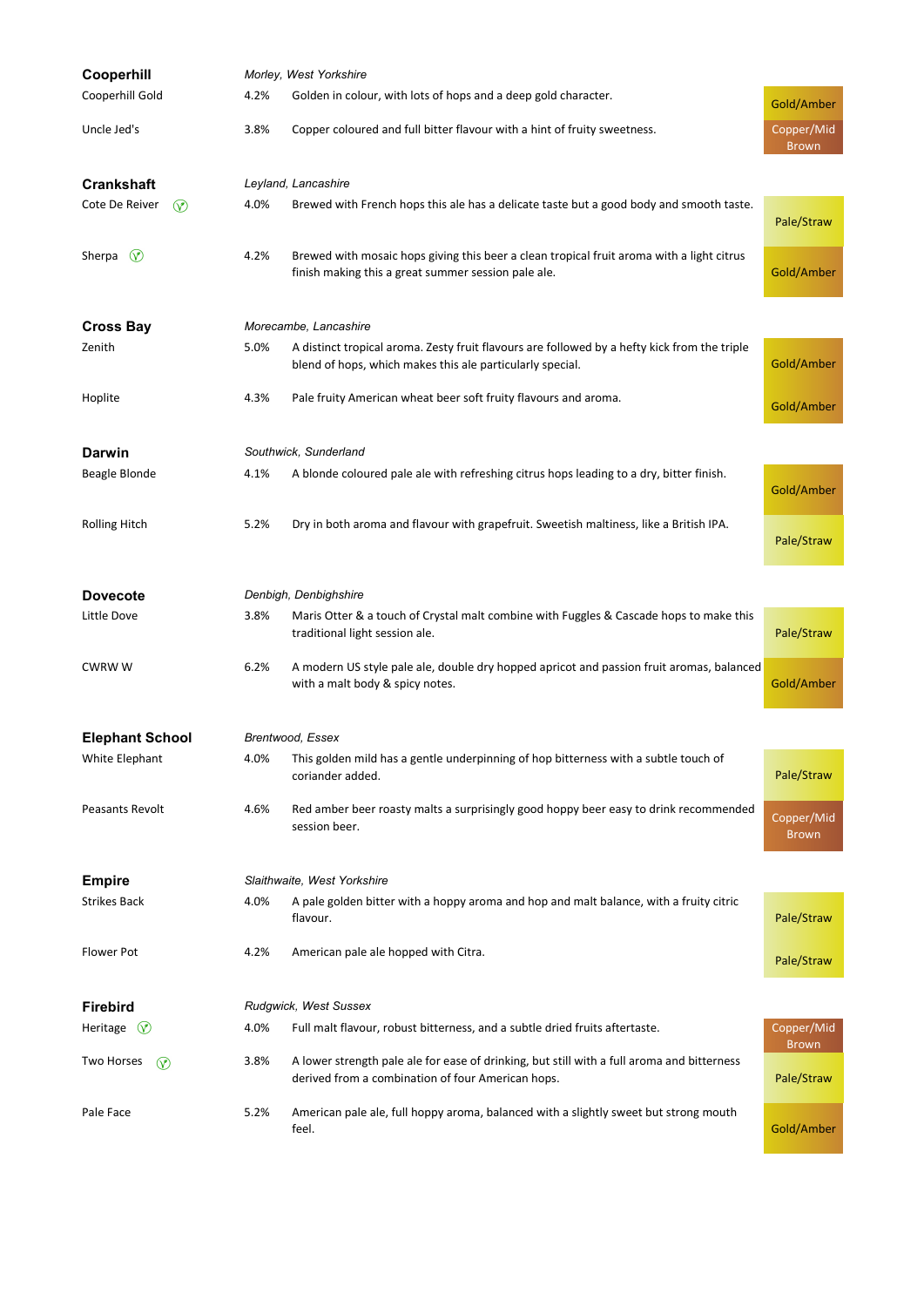| <b>Frome</b>                      | Frome, Somerset |                                                                                                                                     |                            |  |
|-----------------------------------|-----------------|-------------------------------------------------------------------------------------------------------------------------------------|----------------------------|--|
| Eukanot                           | 4.5%            | Double hopped IPA with grapefruit, gooseberry and guava flavours crisp bitter finish.                                               | Gold/Amber                 |  |
| Willamette                        | 5.5%            | Extra Special Bitter perfect balance of fruity willametter hops and caramel notes from the<br>malt.                                 | Copper/Mid<br><b>Brown</b> |  |
| <b>Goody Ales</b>                 | Hern, Kent      |                                                                                                                                     |                            |  |
| Genesis                           | 3.5%            | A full flavoured, ruby coloured pale ale packed with Kent hops to give an assertive and<br>lingering bitter after taste.            | Copper/Mid<br><b>Brown</b> |  |
| Good Knight                       | 4.5%            | Smooth and robust, light amber bitter special.                                                                                      | Gold/Amber                 |  |
| <b>Green Duck</b>                 |                 | Stourbridge, West Midlands                                                                                                          |                            |  |
| Paradise $\mathcal{P}$            | 4.5%            | Easy drinking American Pale with a crisp fruity aroma.                                                                              | Gold/Amber                 |  |
| One Great Thing<br>$\circledcirc$ | 4.8%            | Pale malt base, Simcoe hop shine, passion fruit long lasting bitter finish.                                                         | Pale/Straw                 |  |
| <b>Island</b>                     | Isle of Wight   |                                                                                                                                     |                            |  |
| Nipper Bitter                     | 3.8%            | Light and refreshing, with a distinguishable balance of malt and hops with a satisfyingly<br>moreish afterbite                      | Pale/Straw                 |  |
| Vectis Venom                      | 4.5%            | Aroma of toffee, malt, light chocolate, hops and fruit. Moderate sweetness and medium<br>bitterness.                                | Gold/Amber                 |  |
| <b>Kinver</b>                     |                 | Kinver, Staffordshire                                                                                                               |                            |  |
| Edge of 17                        | 4.7%            | Pale golden citrussy ale using 4 american hops.                                                                                     | Pale/Straw                 |  |
| Maybug                            | 4.8%            | A golden refreshing German inspired ale using Herkules hops.                                                                        | Pale/Straw                 |  |
| Raspberry Ram                     | 5.2%            | A raspberry flavoured full bodied stout.                                                                                            | Dark/Black                 |  |
| 65 Special                        | 6.5%            | Pale Strong IPA celebrating brewer Dave's 65th birthday - born on the launch day of TV<br>programme Six Five Special.               | Pale/Straw                 |  |
| Lakeland                          |                 | Ulverston, Lancs                                                                                                                    |                            |  |
| Plan B                            | 3.7%            | Floral and malt aromas. Clear golden coloured hoppy and a little bitter with a hint of<br>dryness in a pale and creamy malt finish. | Gold/Amber                 |  |
| Leatherbritches                   |                 | Ashby De-La-Zouch, Leicestershire                                                                                                   |                            |  |
| Ashborne IPA                      | 4.9%            | Pale ale with a flowery, hoppy aroma and a strong bitter finish, crisp & refreshing.                                                | Pale/Straw                 |  |
| <b>Hop Tropic</b>                 | 4.2%            | Great Session ale, infused with Tropical hops with low bitterness.                                                                  | Pale/Straw                 |  |
| <b>Little Brewing</b>             |                 | Derby, Derbyshire                                                                                                                   |                            |  |
| Loop                              | 3.7%            | Extra pale ale, Citra and Mosaic hops burst through giving a lovely aroma with a delicate<br>bitterness.                            | Pale/Straw                 |  |
| Panther                           | 4.2%            | A rich smooth warming stout with hints of coffee, chocolate and Irish whiskey, a very<br>drinkable dark beer.                       | Dark/Black                 |  |
| Taj IPA                           | 4.6%            | A very moreish session India pale ale. A refreshing tropical citrus hopped ale with a subtle<br>dry bitter finish.                  | Gold/Amber                 |  |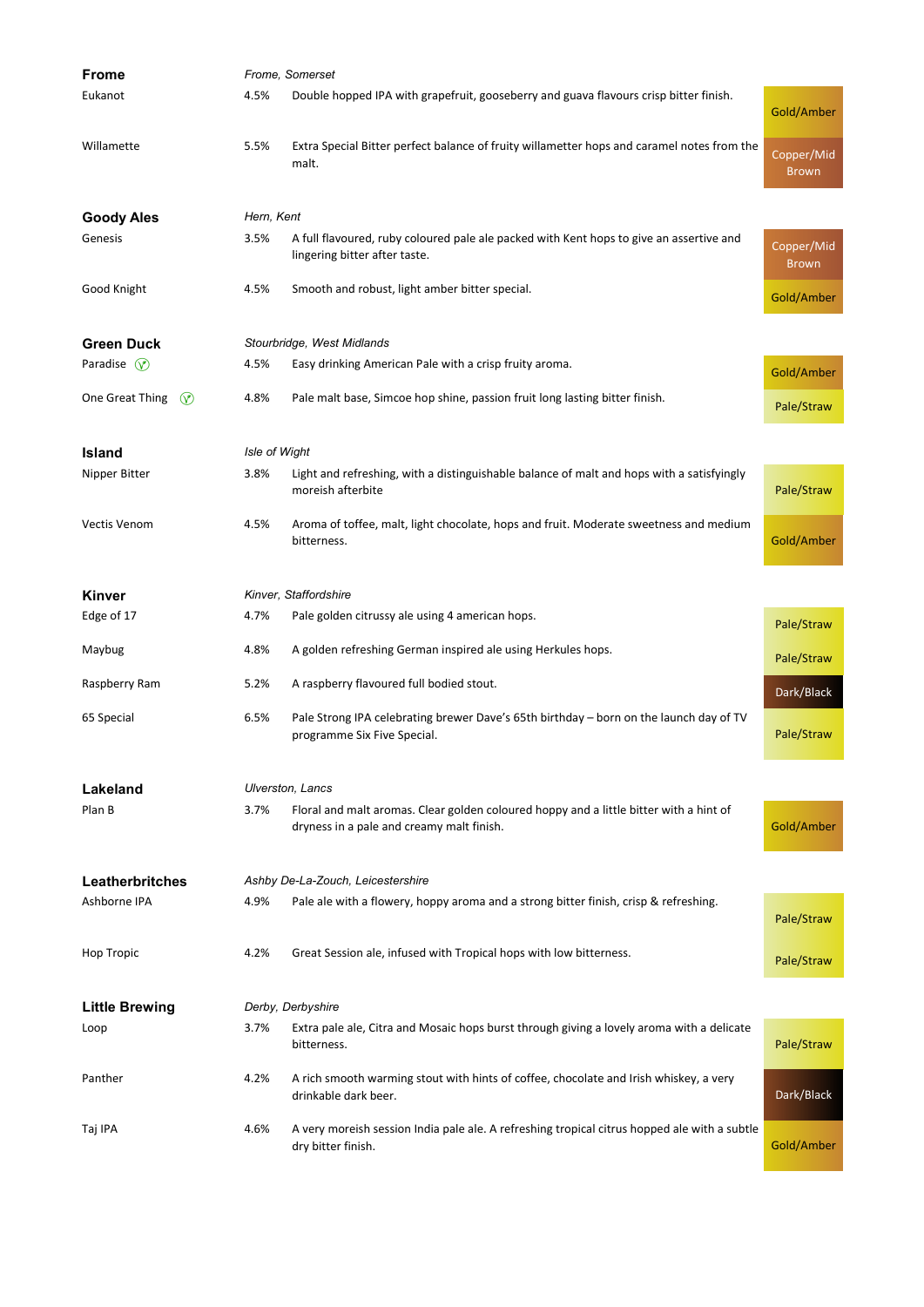| <b>Marble</b>                        | Salford, Greater Manchester |                                                                                                                                                                                                              |                            |
|--------------------------------------|-----------------------------|--------------------------------------------------------------------------------------------------------------------------------------------------------------------------------------------------------------|----------------------------|
| Mild $\heartsuit$                    | 4.1%                        | Eight different malts were used to make this balanced mild. Hints of caramel and<br>chocolate are layered in this modern interpretation of a classic British style. A rich dark<br>colour with a dry finish. | Dark/Black                 |
| Berimbolo<br>$\circledcirc$          | 4.5%                        | Dry hopped blonde ale features Enigma hops backed up by Amarillo and Mosaic. Tropical,<br>berry and citrus aromas sit on top of a soft base, with the bitterness dialled back.                               | Pale/Straw                 |
| Hindmarsh $\heartsuit$               | 3.7%                        | A smooth session beer driven with amarillo hops bring flavours of tropical fruits rounded<br>with distinct notes of soft lemon and bright zesty orange.                                                      | Pale/Straw                 |
| <b>Maypole</b>                       | Kneesall Y                  |                                                                                                                                                                                                              |                            |
| Monterey Hop                         | 3.8%                        | Light hoppy blonde with slight bitter aftertaste.                                                                                                                                                            | Pale/Straw                 |
| Platinum Blonde                      | 5.0%                        | Blonde ale, dry and bitter throughout, slightly floral with moderate citrus hop.                                                                                                                             | Gold/Amber                 |
| <b>Milestone</b>                     | Cromwei Y                   |                                                                                                                                                                                                              |                            |
| New World Pale Ale                   | 3.9%                        | New World pale ale dry hopped giving a crisp refreshingly aromatic ale.                                                                                                                                      | Pale/Straw                 |
| Platinum IPA                         | 4.7%                        | Crisp refreshing IPA with citrus grapefruit notes and a crisp dry finish.                                                                                                                                    | Gold/Amber                 |
| Jubilee Ale                          | 5.0%                        | Fruity with a malty caramel flavour.                                                                                                                                                                         | Copper/Mid<br><b>Brown</b> |
| <b>Morton Brewery</b>                |                             | Essington, Staffordshire                                                                                                                                                                                     |                            |
| Coneydoge Lite                       | 4.2%                        | A crisp citrussy pale ale. The nose and taste had citrus notes with a crisp bitter finish.                                                                                                                   | Pale/Straw                 |
| Penkside IPA                         | 5.0%                        | Quite a light bitterness from the start, there is a citric hopped flavour over a light biscuit<br>body.                                                                                                      | Pale/Straw                 |
| <b>New Buildings</b>                 |                             | Hinkley, Leicestershire                                                                                                                                                                                      |                            |
| Manor House                          | 4.8%                        | A sweet deep red beer, with toffee and caramel notes that would definitely be lord of the<br>manor.                                                                                                          | Copper/Mid<br><b>Brown</b> |
| <b>New Invention</b>                 |                             | Walsall, West Midlands                                                                                                                                                                                       |                            |
| Citra Pale                           | 5.0%                        | Citra dry hopped pale ale, hoppy with soft and smooth finish.                                                                                                                                                | Pale/Straw                 |
| <b>Marshmallow Mild</b>              | 5.2%                        | Sweet with vanilla and marshmallow notes. Touch of roastiness and biscuit.                                                                                                                                   | Dark/Black                 |
| <b>North Riding</b>                  |                             | Scarborough, North Yorkshire                                                                                                                                                                                 |                            |
| <b>Mosaic IPA</b>                    | 6.6%                        | Mosaic IPA is a collaboration brew with Beerhouses Pub Co, double dry hopped with<br>Mosaic hops for that blueberry, earthy, citrussy flavour and aroma.                                                     | Pale/Straw                 |
| $\circledcirc$<br>Extra Special Mild | 6.0%                        | A collaboration brew with Rivington & Five Towns Breweries, strong dark mild with the<br>malt doing the talking. Flavours and aromas of toffee, coffee and chocolate.                                        | Dark/Black                 |
| Vanilla Stout<br>$\circ$             | 5.5%                        | Oatmeal Stout infused post fermentation with Madagascan vanilla pods. Flavours and<br>aromas are coffee, chocolate and vanilla.                                                                              | Dark/Black                 |
| Enigma                               | 4.5%                        | Enigma is a hop from down under that imparts red fruit and a pinot gris type finish.                                                                                                                         | Pale/Straw                 |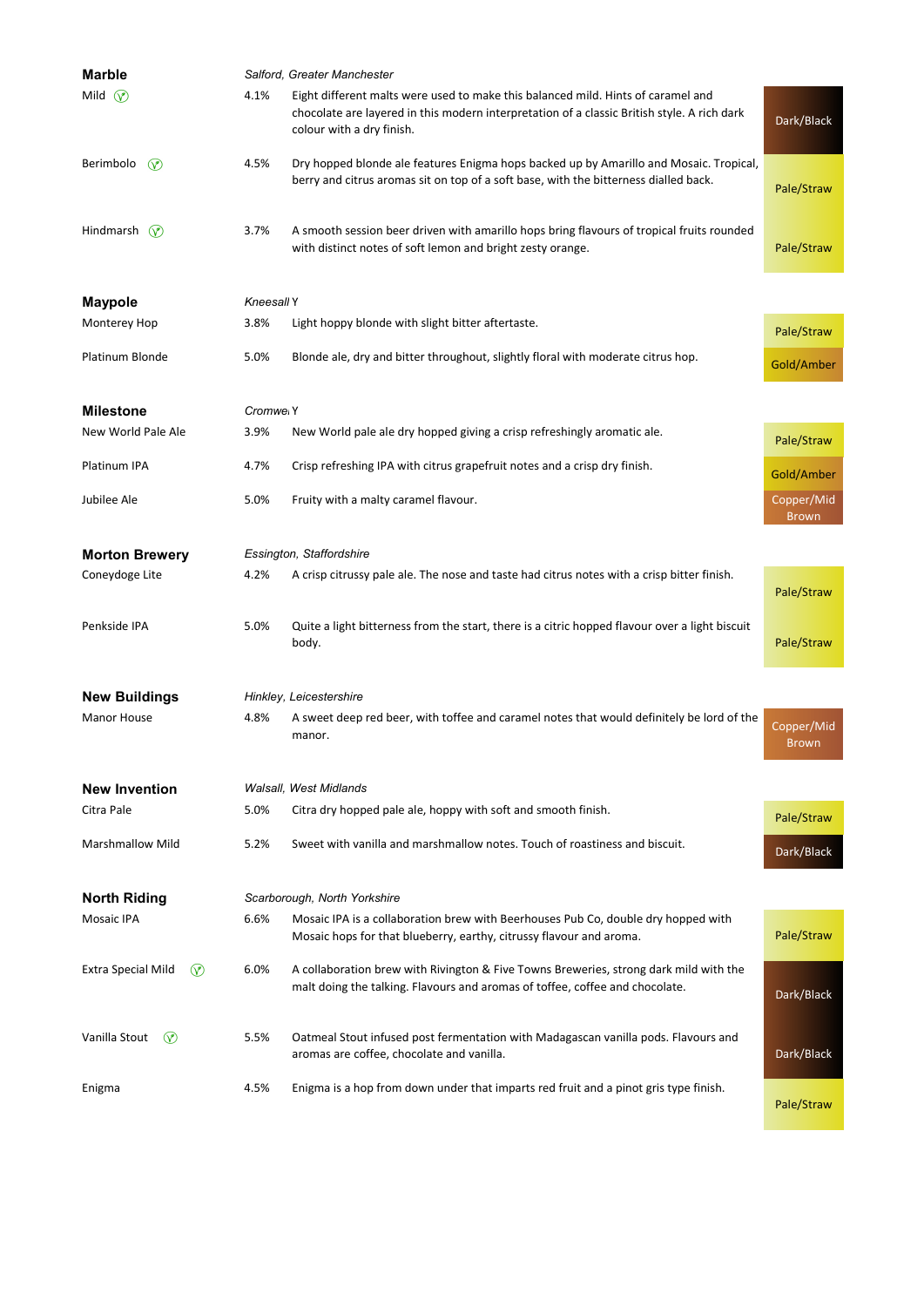| <b>Orkney</b>                            | Stromness, Orkney |                                                                                                                                                       |                            |
|------------------------------------------|-------------------|-------------------------------------------------------------------------------------------------------------------------------------------------------|----------------------------|
| Wavebreaker                              | 4.3%              | Lively lemon and lime aromas, then stone fruit flavours with biscuity malt and a creamy<br>finish.                                                    |                            |
| Northernlight                            | 4.0%              | Citrus flavours combine with hints of fresh bread: giving way to spice, citrus and apricot<br>hoppiness.                                              | Pale/Straw                 |
| <b>Ossett</b>                            |                   | Ossett, West Yorkshire                                                                                                                                |                            |
| Hybrid Pale Ale                          | 5.0%              | A silky-smooth, creamy pale ale with American hops, lemon, oats and vanilla.                                                                          | Pale/Straw                 |
| <b>Classic Twist</b>                     | 4.0%              | A malty copper Yorkshire Bitter with a distinctly modern twist.                                                                                       | Copper/Mid<br><b>Brown</b> |
| <b>Pennine</b>                           |                   | Bedale, North Yorkshire                                                                                                                               |                            |
| Pacific New Zealand Pale<br>$^\circledR$ | 4.1%              | A light refreshing pale ale brewed using the finest New Zealand hops having the<br>characteristics of tropical fruits and a mild citrus palate.       | Pale/Straw                 |
| Scapegoat                                | 4.2%              | A delicate simple and refreshing beer that is hopped using one hop that provides a slightly<br>citrus aroma, but gives a lovely creaminess mouthfeel. | Gold/Amber                 |
| Party at the Palace                      | 4.3%              | Vibrant gold coloured beer with an exciting blend of british hops.                                                                                    | Gold/Amber                 |
| Amber Necker                             | 3.8%              | Rich copper coloured with a malty toffee roasted smell and a fruity rich rounded flavour.                                                             | Gold/Amber                 |
|                                          |                   | East Markham, Nottinghamshire                                                                                                                         |                            |
| <b>Pheasantry</b>                        |                   |                                                                                                                                                       |                            |
| Pilgrim                                  | 3.9%              | Pale gold with peachy exotic fruit flavours.                                                                                                          | Gold/Amber                 |
| <b>Celebration Ale</b>                   | 4.7%              | Pale golden ale brewed from the dwarf hop First Gold giving a traditional bitterness with<br>hints of lemongrass and a hoppy nose.                    | Gold/Amber                 |
| <b>Portobello</b>                        | W10, London       |                                                                                                                                                       |                            |
| <b>Buckingham Best</b>                   | 4.3%              | Maris Otter Pale Ale, Crystal malts and roasted barley give a berr with a smooth<br>mouthfeel and hints of roasted charater.                          | Gold/Amber                 |
| Platinum Pale                            | 4.5%              | A beautifully balanced beer using Maris Otter malt and Magnum, Cascade and Amarillo<br>hops.                                                          | Gold/Amber                 |
| <b>PotBelly</b>                          |                   | Kettering, Northants                                                                                                                                  |                            |
| Lagerbrau                                | 3.9%              | Brewed using Lager Malt, Lager Hops & a different strain of yeast to give a genuine Lager<br>taste without the gas! Golden & refreshing.              | Gold/Amber                 |
| Pigs Do Fly                              | 4.4%              | Light hoppy bitter using Styrian Goldings hops.                                                                                                       | Gold/Amber                 |
| <b>Printworks</b>                        |                   | Stourbridge, West Midlands                                                                                                                            |                            |
| Jubilee Queen                            | 4.5%              | A great British pale ale brewed with Sovereign Hops. Soft floral notes with citrus character<br>and orange finish.                                    | Pale/Straw                 |
| Verdana                                  | 4.3%              | Smooth golden ale brewed with minstrel hops to create a spicy berry aroma and subtle<br>notes of orange fruits.                                       | Gold/Amber                 |
| <b>Bumblebees</b>                        | 4.3%              | Brewed with real honey and finest English hops giving a smooth bitterness with slight<br>sweet honey taste.                                           | Gold/Amber                 |